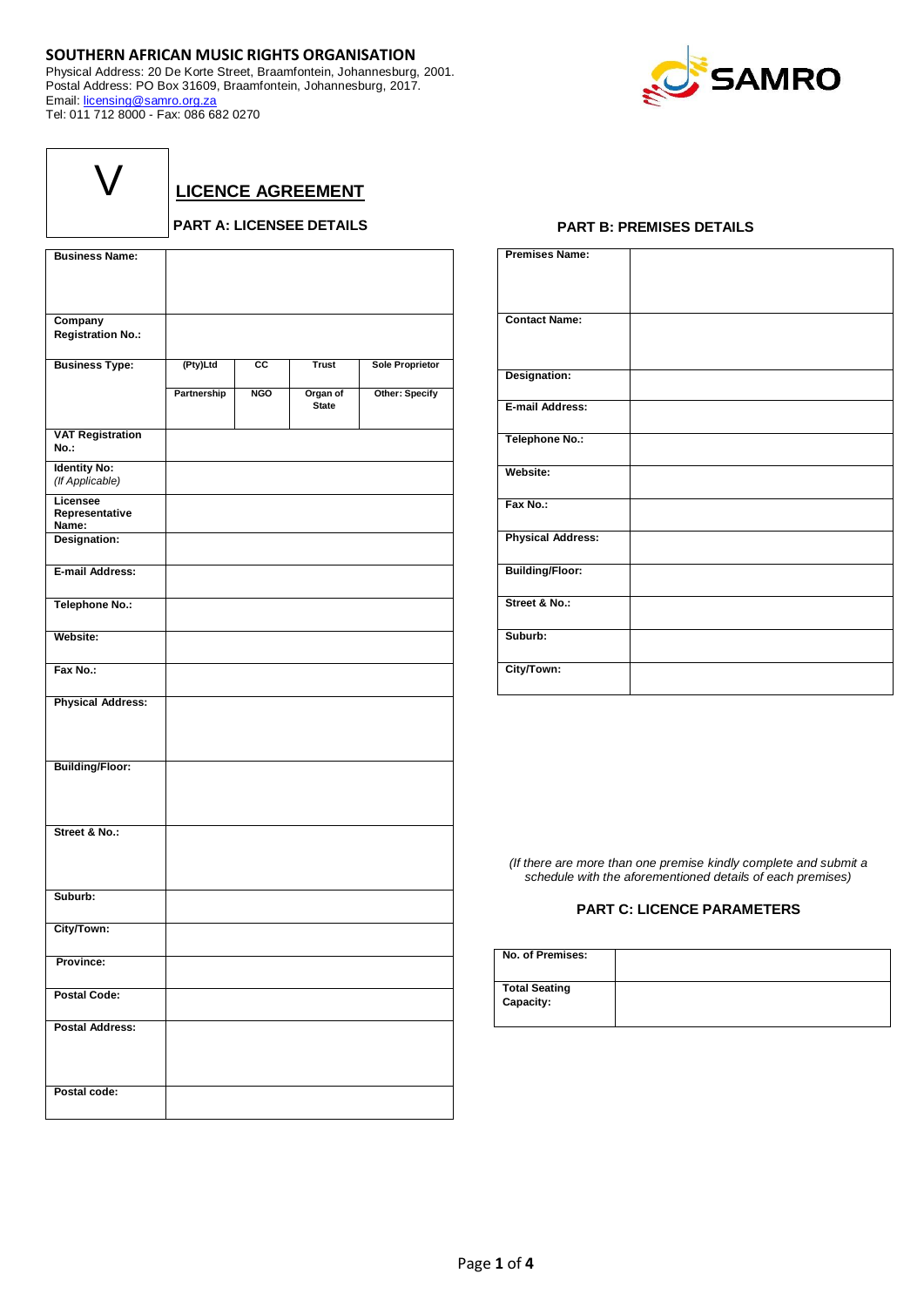## **PART D: LICENCE DETAILS**

## **1. TYPE OF LICENCE:**

1.1 This licence is a **V TYPE LICENCE**.

## **2. GRANT OF LICENCE:**

- 2.1 SAMRO, subject to the Licensee complying with the terms of the Agreement, grants the Licensee a Licence to Perform, or permit to be performed, any of the Works of Music for the time being in SAMRO's Repertoire, at the Premises.
- 2.2 The Licence is a 'blanket licence'. The Licensee is therefore entitled to, at the Premises and during the period that the Agreement is in force, perform any of the Works of Music in SAMRO's Repertoire. The licence fee is payable irrespective of whether the Licensee elects to Perform SAMRO's Repertoire or not.

## **3. COMMENCEMENT DATE:**

3.1 This Licence will commence on the **1 st day of \_\_\_\_\_\_\_\_\_\_\_ 2021\_**\_\_. ("Commencement Date")

### **4. PAYMENT OF LICENCE FEE:**

- 4.1 In consideration for the Licence Granted to the Licensee, the Licensee must pay to SAMRO an annual Licence Fee calculated in accordance with the SAMRO **Tariff V**, as amended from time to time ("Licence Fee").
- 4.2 The Licence Fee is payable annually, in advance, within 30 days (including weekends and public holidays) of the date of invoice.
- 4.3 The Licence Fee is based on the information provided by the Licensee. The licensee warrants that all information provided to SAMRO is true, correct and up to date.
- 4.4 SAMRO may amend the Tariff and Licence Fee payable, with 3 (three) months' prior written notice of any such amendment to the Licensee.
- 4.5 The Licensee is liable for payment of the amended licence fee from the date that the amended Tariff becomes effective.
- 4.6 If any increased Licence Fee becomes payable as a result of a change in the manner and extent of the Performance or usage of SAMRO's Repertoire, the Licensee must forthwith pay the proper proportion of such increased fee from the date of such change in the manner or extent of Performance of music.
- 4.7 If the amended Licence Fee is less than that which the Licensee previously paid, the pro-rata balance in respect thereof will be set off as a credit against the Licence Fee payable for the next ensuing year or, at the Licensee's option, refunded.
- 4.8 SAMRO will have the right, at any time during the subsistence of the Agreement, to reassess and check the Licence Fee payable by the Licensee and the parameters upon which the Licence Fee is payable.

### **5. DURATION, COMMENCEMENT AND PLACE**

- 5.1 The Licence will commence on the Commencement Date.
- 5.2 The Licence will continue in force for an indefinite period or until terminated by either Party in accordance with clause 16 below.
- 5.3 This Agreement is deemed to be concluded at SAMRO's physical address recorded herein above.

### **PART E: SAMRO TARIFF**

### **6. SCOPE OF TARIFF**

6.1 The **Tariff V** applies to the performance of music provided by means of radio receiving sets, disc players, tape machines, video cassette players and similar devices in aircraft of South African Registry.

### **7. LICENCE FEES AND DEFINITIONS**

- 7.1 The Licence Fees are calculated by reference to the total seating capacity of each carrier.
- 7.2 **"Performance**" includes performance by means of a disc player, tape machine, other devices for playing musical works, and includes performance by means of a radio and/or television set or diffusion loudspeakers, Whether or not the apparatus is owned by the employer or employee(s).
- 7.3 The Licence Fee payable will be calculated based on the following amounts:
- 7.3.1 **An annual fee of R38.18 for every seat from 1 to 50; thereafter**
- 7.3.2 **An annual fee of R30.51 for every additional seat from 51 to 100; thereafter**
- 7.3.3 **An annual fee of R22.91 for every additional seat over 100.**

(This agreement consists of Part A, B, C, D, E, F and G Please see overleaf)

### **PART F: SIGNATORIES**

### **FOR AND ON BEHALF OF THE LICENSEE:**

### **SIGNATURE:**

Who warrants that he/she is duly authorised to sign this Agreement and is fully aware of the stipulations contained herein.

| Name:        |  |
|--------------|--|
| Designation: |  |
| Date:        |  |
| Witness:     |  |

## **FOR AND ON BEHALF OF SAMRO:**

### **SIGNATURE:**

Who warrants that he/she is duly authorised to sign this Agreement and is fully aware of the stipulations contained herein.

| Name:        |  |
|--------------|--|
| Designation: |  |
| Date:        |  |
| Witness:     |  |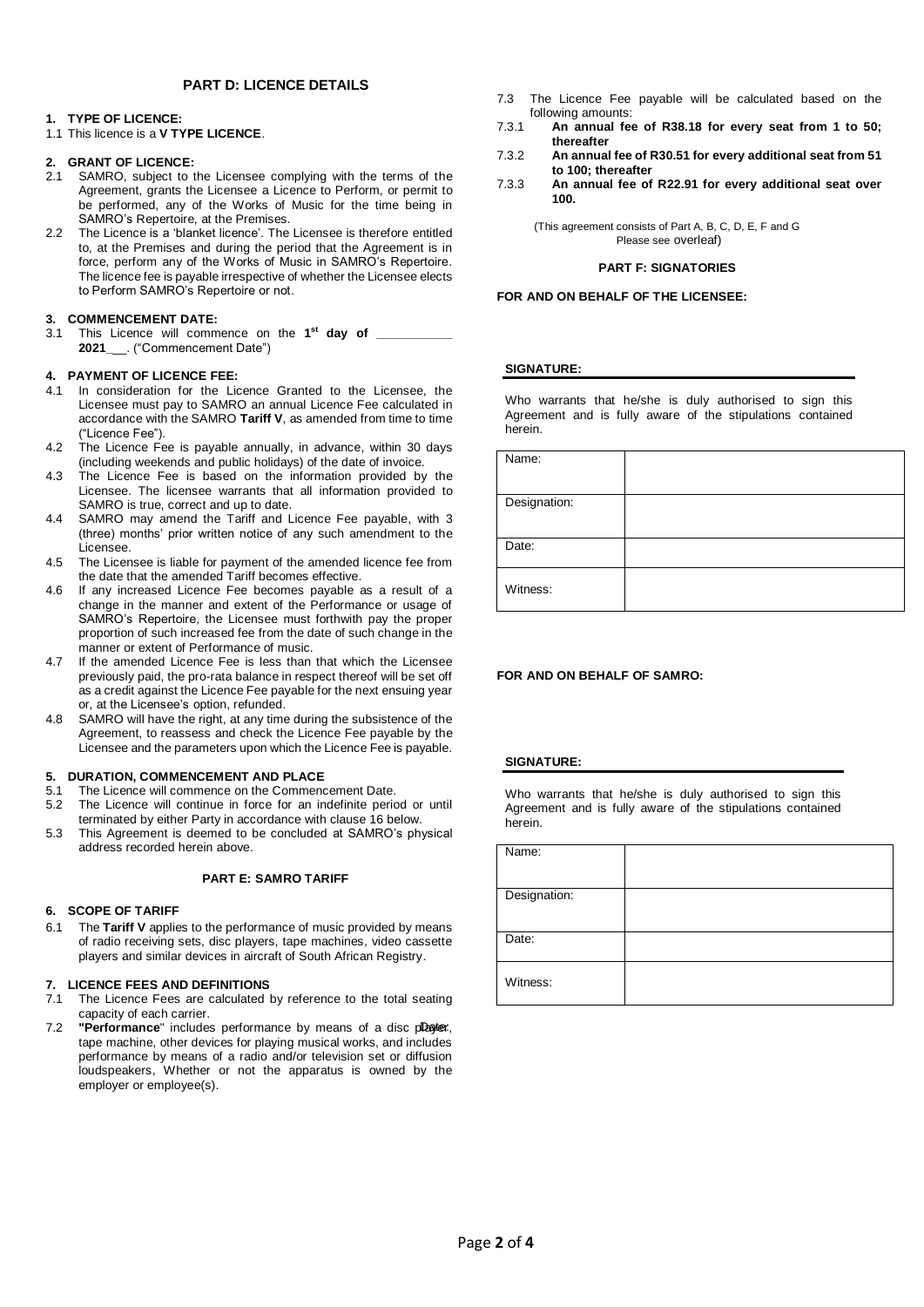### **PART G: GENERAL LICENCE CONDITIONS**

### **8. CRIMINAL OFFENCES**

- 8.1 The Licensee acknowledges that the use of SAMRO's Repertoire without the required Licence constitutes an infringement of copyright and is an offence in terms of the Copyright Act 98 of 1978, punishable by a fine and/or imprisonment.
- **9. DEFINITIONS**
- 9.1 In these Licence Conditions:<br>9.1. **Affiliated Society/jes**" 9.1.1 "Affiliated Society/ies" means any persons that are Collecting Societies (or which perform a role similar to Collecting Societies) in jurisdictions outside South Africa with which SAMRO is for the time being affiliat
- 9.1.2 **"Collecting Society/ies"** means a society for the protection of intellectual property or collection of royalties and similar consideration for the use of any intellectual property rights in any jurisdiction(s) in the World (including any 'collecting society' established under the Copyright Act 98 of 1978, as amended).
- 9.1.3 **"Day"** unless otherwise indicated means business days excluding weekend and public
- holidays. 9.1.4 **"General Amendment"** means an amendment made by SAMRO, from time to time, to these Licence Conditions, on notice to the Licensee. 9.1.5 **"Licence Conditions"** means the licence terms and conditions contained in this
- 
- document, as amended from time to time in accordance with this Agreement. 9.1.6 **"Licence Year"** means a period of 12 (twelve) calendar months commencing on the Validity Date or any anniversary of the Validity Date during the subsistence of the
- Agreement.<br>9.1.7 **"Members**" means the companies, organisations, persons and entities who are, during<br>the term of the Agreement, members of SAMRO (including the members of the Affiliated Societies), and who have licensed, assigned and/or mandated the licensing of the Performance of Works of Music owned and/or controlled by them to SAMRO and/or the Affiliated Societies, as the case may be.
- 9.1.8 **"Party'** and/or **"Parties"** shall mean either of the parties to this Agreement and/or both of the Parties as the case may be.
- 9.1.9 **"Performance"** has the meaning ascribed to it in the Copyright Act 98 of 1978, as amended from time to time, and the words **"Perform"** and **"Performed"** and **"Performing"** will have the same meaning.
- 9.1.10 **"Personal Information"** has the meaning ascribed to it in the Protection of Personal Information Act 4 of 2013, as amended from time to time. 9.1.11 **"Premises"** shall mean the premises listed herein and in any related schedule, as
- 
- updated by the Licensee from time-to-time.<br>9.1.12 "SAMRO's Repertoire" and/or "Repertoire", means all Works of Music of SAMRO's<br>Members in respect of which SAMRO holds rights of Performance, including the Works of<br>Music of
- 9.1.13 **"Tariff Amendment"** means an amendment made by SAMRO, from time to time, to the Tariff applicable to this Licence, on notice to the Licensee.
- 9.1.14 **"Territory"** means the Republic of South Africa, the Kingdom of Lesotho, the Kingdom of Swaziland and any other jurisdiction in which SAMRO is operational from time to time directly and not through an Affiliated Society. 9.1.15 **"Work of Music"** means the whole or a part of a musical work or of a musical work in
- combination with lyrics, words or any other literary work written for the purpose of accompanying the music, such as a song.
- 9.1.16 In this document all references to natural persons shall also refer to juristic persons and

## vice versa. **10. WARRANTIES**

- 10.1 SAMRO warrants that it has the necessary approvals, Licences and authorities to grant the Licence. SAMRO, authorised by written deeds of assignment, controls in the Territory, amongst others, the performing rights in the Works of Music of its Members and of the Members of the Affiliated Societies.
- 10.1.1 The Licensee warrants that it will, for the duration of the Agreement, comply with all laws applicable to the performance of its obligations in terms of this Agreement.
- 10.1.2 The Licensee warrants that all information provided to SAMRO by the Licensee or on its behalf, is complete, true, correct and up to date.
- 10.1.3 If it appears that the Licensee is a non-existent entity, and/or have not been registered as a juristic person at the relevant registrar's office, as at the date of signature of this Licence Agreement the person accepting the licence conditions will be personally liable in terms<br>of the Agreement, and will be bound by the terms and conditions thereof as if such person<br>was referred to and incorporated in the Lic
- 10.1.4 No term or condition contained in this Licence Agreement shall be interpreted in such a way that it waives or deprives the Licensee of any rights which the Licensee may have in<br>terms of any applicable laws or to avoid any obligation SAMRO has in terms of any<br>applicable laws or to set aside or override the eff authorise or do anything that is unlawful in terms of any law. **11. CONDITIONS**

- 11.1 If the Premises are temporarily or permanently used for any Performances or entertainment different in number or type from those forming the basis upon which this licence has been granted to the Licensee by SAMRO, the licence granted in terms of the Agreement will not extend to or be deemed to authorise such different Performances or entertainment.
- 11.2 Without limiting the generality of clause 11.1 above, the Licence will not extend to or authorise:
- 11.2.1 the Performance in their entirety of oratorios and other choral works or of excerpts
- therefrom which excerpts are of more than 20 minutes duration; 11.2.2 the Performance of ballets, or dramatico-musical works such as operas, musical plays,
- revues or pantomimes in so far as they consist of material written expressly therefor; 11.2.3 the Performance of any excerpt from any Work of Music if accompanied by dramatic action, dumb show, costume, scenic accessories, or other visual representation of the same work.
- 11.2.4 the Performance of any Work of Music accompanied by any words other than those (if any) published or otherwise associated therewith by the copyright owner; any such work in any altered or rearranged form, or with such costume or action as to produce parodied or burlesque effects; or any such work adapted to a dramatic form;
- 11.2.5 the Performance (except by means of duly authorised records and/or radio or television receiving sets) of vocal excerpts from dramatico-musical works as aforesaid if the right of
- such Performance is forbidden or reserved by the copyright owner;<br>11.2.6 the Performance of Works of Music from beyond the boundaries of the Premises; and/or<br>11.2.7 the recording of any Work of Music or any portion thereof

- during office hours, for the purposes of checking the particulars upon which the Licence Fee payable by You is assessed, as well as Your compliance with these Licence Conditions. **13. LICENCE FEE PARAMETERS**
- 13.1 The Licensee must within 30 days of the last day of each Licence Year, for purposes of calculating the Licence Fee payable, provide SAMRO with a Licence Parameter Return

(available on the SAMRO website), indicating any and all changes to the licence parameters set out in this Agreement. **14. FAILURE TO MEET REPORTING OBLIGATIONS**

- 
- 14.1 Should the Licensee fail to furnish the Licence Parameter Return referred to in clause 13.1 above within the required time period, SAMRO will be entitled to invoice the Licensee based on the licence parameters upon which the preceding invoice was based.
- 14.2 The provisions of clauses 14.1 do not absolve the Licensee of its obligation to provide SAMRO with its amended and correct Licence Parameter Returns and SAMRO will not be
- precluded from demanding delivery of the said returns. 14.3 In the event that the Licence Fee payable based on the Licence Parameter Return is greater than the Licence Fee payable in terms of clause 13.1, the Licensee will be liable for the difference between the two amounts, together with interest on such difference. **15. MUSIC USAGE RETURN**

- 15.1 The Licensee must, for the duration of the Agreement and on a quarterly basis, submit to SAMRO the following information regarding each and every Work of Music Performed at the Premises: the name of the Work of Music; the name(s) of each composer; the name(s) of the arranger; the name(s) of the performer; the name(s) of the publisher; and the number of times each Work of Music was Performed. 15.2 The Information must be delivered to SAMRO by way of post and/or e-mail, within 30 (thirty)
- days (including weekends and public holidays) of the last day of each quarter. 15.3 The Information must be recorded on a music Music Usage Return Form which is available
- 
- from SAMRO in electronic form. 15.4 Each Music Usage Return must be signed by the Licensee.
- 15.5 SAMRO requires the information set out in clause 15.1 in order to allocate the funds it collects to its Members in accordance with its system of distribution. The Licensee acknowledges that failure to provide this information could result in SAMRO's Members not being remunerated for the Performance of their Works of Music.
- 15.6 In the event that the Licensee fails to provide SAMRO with the Music Usage Return, SAMRO may at its discretion secure the services of a third party to collate and prepare the Music Usage Return for the Licensee. The Licensee will be liable for all the costs associated with the collation and preparation of the Music Usage Return by such third party.
- 15.7 In view of the fact that this is a 'blanket licence', it is specifically recorded that the information required to be submitted by You in terms of this clause 15 does not in any way have a bearing on or relate to the quantum or calculation of the Licence Fee payable by the Licensee to SAMRO.

- **16. TERMINATION**<br>**16.1** Either Party r 16.1 Either Party may terminate the Agreement and in so doing terminate the licence granted to the Licensee providing the other with 3 (three) months' prior written notice.
- 16.2 In the event that the Licence Agreement is terminated in accordance with 16.1, the Licensee will remain liable for any and all amounts payable to SAMRO for the licence up to and including the date of termination of the Agreement.
- 16.3 Upon the termination of this contract by either Party, the Licensee will no longer have the authority to Perform SAMRO's Repertoire.

## **17. CHANGE IN LICENCE PARAMETERS**<br>17.1 Notwithstanding and in addition to

- 17.1 Notwithstanding, and in addition to, Your obligation to provide SAMRO with Music Usage Returns, and for purposes of allowing SAMRO to adjust the Licence Fee payable by You, You must also notify SAMRO in writing of any change in:
- 
- 17.1.1 the manner or extent of the Performance of music, as described herein. 17.1.2 the ownership of the Licensee or its business and/or
- 
- 17.1.3 trading name(s) of the Licensees business and/or the Premises; and 17.1.4 the date of any of the changes referred to in this clause 13.
- This notice must be given in writing to SAMRO and sent by registered post and/or e-mail<br>writhin 14 (fourteen) days of such change.<br>The Licensee acknowledges if it fails to furnish SAMRO with the information set out in clau
- 17, will have a detrimental effect on SAMRO's Members, resulting in SAMRO's Members not receiving the compensation to which they are entitled.

### **18. TARIFF AMENDMENTS**

- 18.1 Subject to your right to terminate this Agreement, provided for in clause 16 above, SAMRO may at its own discretion amend its Tariff at any time. 18.2 Any Tariff Amendment will take effect 3 (three) months after the date upon which SAMRO
- notifies the Licensee of such the amendment to the Tariff.
- 18.3 You must, within 14 (fourteen) days of being requested in writing to do so, furnish SAMRO with any and all information required for the assessment of Licence Fees payable by virtue
- of any Tariff Amendment. 18.4 SAMRO reserves the right to make such variations in this tariff as it considers appropriate when licensing premises or performances which, in its opinion, do not fall within the scope of this tariff.

- **19. GENERAL AMENDMENTS**<br>19.1 Subject to your right to term 19.1 Subject to your right to terminate this Agreement provided for in clause 16 above, SAMRO
- may at its own discretion, amend the terms upon which this Licence is granted at any time. 19.2 The Licensee agrees to be bound by any and all General Amendments from the date specified in the General Amendment Notice.
- 19.3 SAMRO may, at its own discretion, amend any errors which are self-evident errors including but without limitation spelling, punctuation, reference, grammar or similar or any other defect<br>that does not materially affect the meaning and intent of this Licence Agreement.<br>20. CONSUMER PRICE INDEX ADJUSTMENTS

- 20.1 The Licence Fee payable by the Licensee will be adjusted automatically each year, on 1 July, in accordance with the official Consumer Price Index (CPI) as published by Statistics South Africa.
- 20.2 The notice periods provided for in clause 18 above in respect of Tariff Amendments will not apply to amendments to the tariffs relating to CPI adjustments. **21. VALUE ADDED TAX**

# 21.1 The Licensee must pay to SAMRO, in addition to the Licence Fee due under any Tariff, a sum in respect of Value Added Tax calculated at the relevant statutory rate in respect of such

- Licence Fee. 21.2 SAMRO will provide the Licensee with an Original Tax Invoice in relation to the fee payable. **22. INTEREST ON OVERDUE AMOUNTS**
- 22.1 Any Licence Fee which is payable and remains unpaid for a period in excess of 30 (thirty) days from the date of the invoice, will attract interest at the current legal rate, calculated in accordance with the interest rate prescribed by the Minister of Justice in accordance with the Prescribed Rate of Interest Act 55 of 1975, as amended.
- 22.2 Such interest will be calculated monthly in advance and is payable by the Licensee to SAMRO on demand.

## **23. PERSONAL INFORMATION**

- 23.1 Subject to any applicable laws, the Licensee authorises SAMRO to:<br>23.1 Subject to any applicable laws, the Licensee authorises SAMRO to:
- 23.1.1 use any Personal Information that SAMRO for the purposes of processing, executing and<br>administering the Agreement; calculating Licence Fees; collecting the Licence Fees;<br>23.1.2 informing the Licensee of any SAMRO ne Agreement;
- 23.1.3 informing the Licensee of any amendment, Tariff amendment or General Amendment to